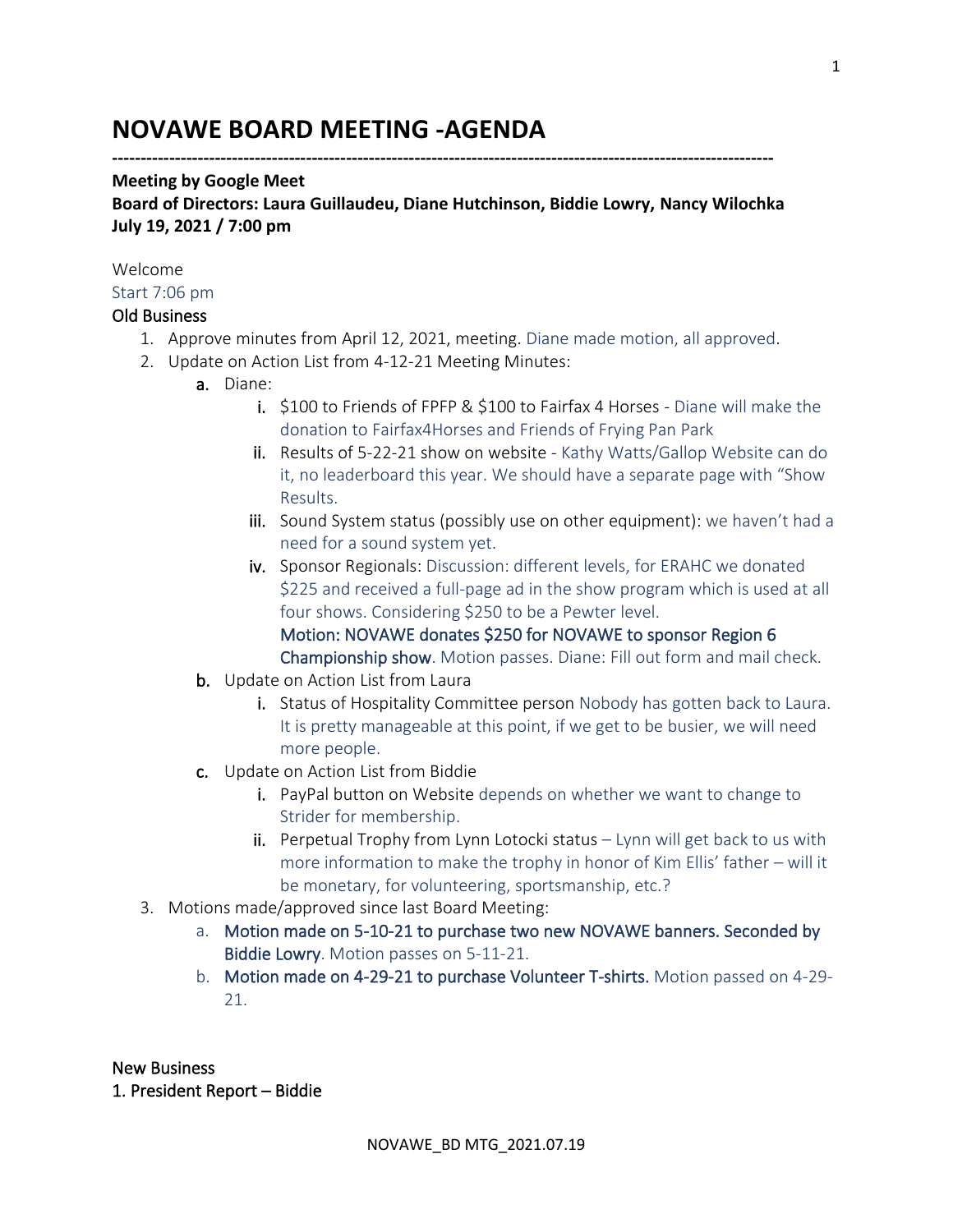a. Member Meeting for 2021 – We had proposed August, but nothing has been planned. What do we want to accomplish at a fall member meeting? Date set for Monday, Sept. 27 Virtual Meeting. Biddie will find a speaker. Nancy will organize meeting.

b. Member Meeting in 2022 - one idea is to have a Jan. member non-riding meeting- offer food, rule change discussion, demos – tabled for now, but perhaps have one in someone's indoor, maybe have a demo rider, plans for year, nice to have year-end awards at it.

c. Plans for 2022 – What direction do we need to go? Do we need another member survey? Member survey will be created and sent out next month.

d. Discuss: clinics, other clinic formats, fix-it-tests, schooling shows, out-of-town clinicians, rated shows Biddie will create a list and pass around. Do we want to have schooling show series next year? Discuss at next meeting. Diane hopes we keep doing schooling shows, Laura agrees, schooling shows are important. Biddie is suggesting maybe we don't need to do the year end awards, focus more on a diverse offering of other types of shows. Biddie: thoughts about our show series might not be best way to serve bulk of membership? Biddie can do a Google form.

e. Develop method of officer succession. NOVAWE began operations August 16, 2018. The topic needs to be in the survey and needs to be talked about in our next meeting.

f. Membership Drive for 2022 – we don't need a "drive", just reminders to renew. Add some mentions in next Rounding Post

#### 2. Membership Report -Laura

a. Current Stats- 100 current members, last new member in June. Six new members since April meeting.

b. Discuss option of use of Strider Pro for 2022 membership sign up. Advantages over PayPal is that we don't lose any money through PayPal. Is there a shortcoming for using it for membership? Maybe have a Region 6 sub-region Mid Atlantic pow-wow.

#### 3. Treasurer Report – Diane

a. Current Stats: Financial Summary 7.19.21: \$8,157. \$7730 after expenses in. Laura K has us reconciled us through May. We need someone to donate a laptop that is newer. Diane can put it out on members group. We need to resolve the laptop and the QuickBooks licensing issue by next year.

#### 5. Secretary Report – Nancy

a. COI/Contracts Status – Up to date

b. Activity Report for April, May, June? Action: Nancy to create reports so we have them for historical records.

(Can Activity Report be changed from monthly to quarterly?) We will move to Quarterly Reports, Nancy will catch up and then we will look at it end of year to determine if anything more needed.

# 5. Marketing/Publicity Report – Diane

a. Notify membership on Rule Change deadline (Aug 1) and where to find it.